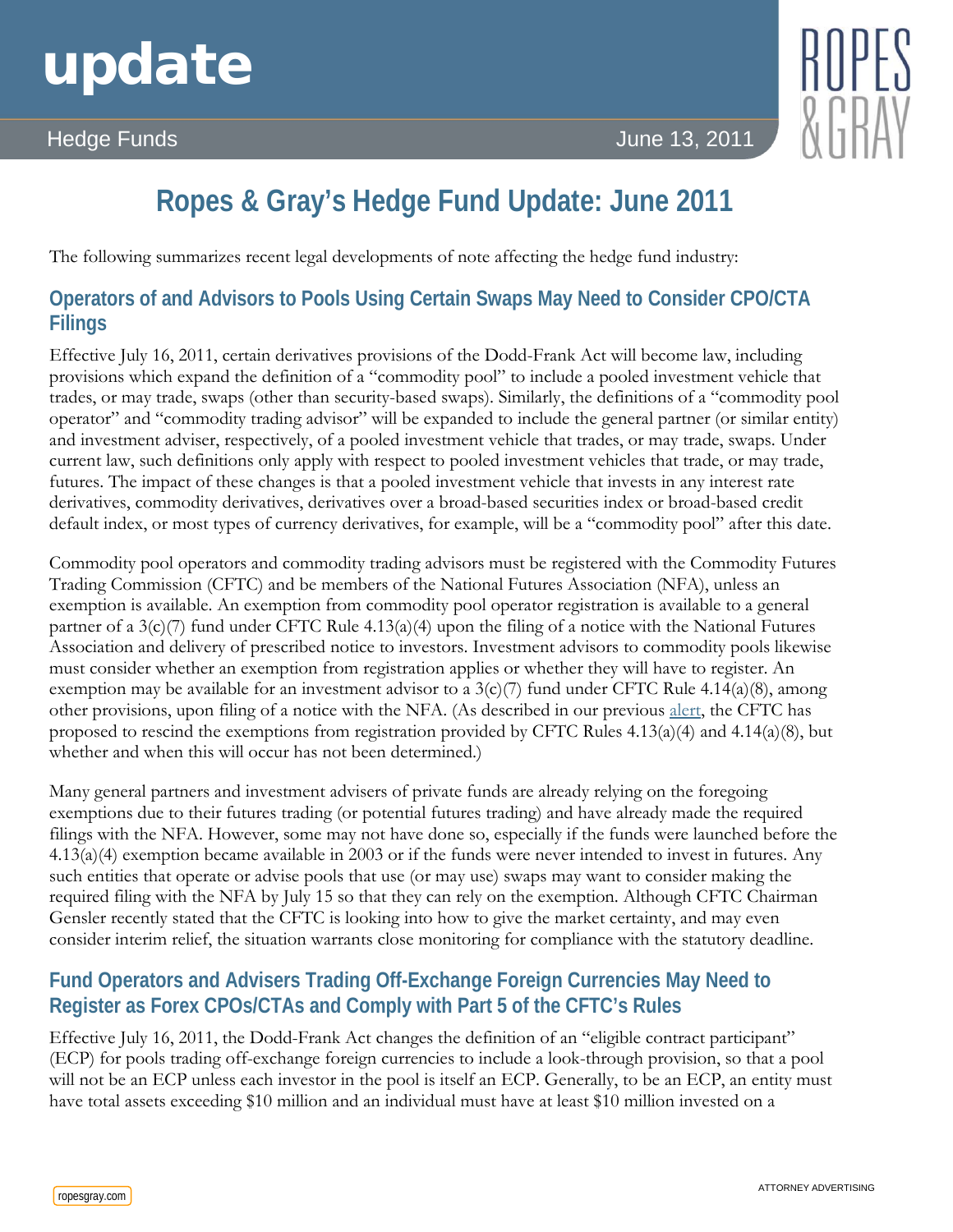discretionary basis. Currently, a commodity pool with at least \$5 million in total assets formed by a person regulated by the CFTC is an ECP, and thus can enter into off-exchange foreign currency transactions without restriction.

Once the new definition of an ECP is effective, if a commodity pool trades off-exchange foreign currencies but does not qualify as an ECP under the *Commodity Exchange Act*, its operator and advisers will be subject to the CFTC's Part 5 Rules, which among other things, require the operator and advisor to register with the CFTC as a Forex CPO and a Forex CTA, respectively, and to comply with disclosure, recordkeeping and reporting requirements. In addition, if all of a commodity pool's investors are not ECPs, the pool may only enter into off-exchange foreign currency transactions with certain types of counterparties (U.S. financial institutions, broker-dealers, futures commission merchants, financial holding companies and certain foreign exchange dealers).

Further, the CFTC has proposed that commodity pools be prohibited from qualifying as ECPs under the \$10 million test. If this proposal becomes final, a commodity pool, whatever its assets, would fall under the provisions outlined in the preceding paragraph. Many hedge funds could be affected by these provisions.

#### **SEC Chairman States that Advisers of Private Funds are Expected to be Required to Register in Early 2012**

On July 21, 2011, Section 403 of the *Dodd-Frank Wall Street Reform and Consumer Protection Act* is scheduled to repeal the registration exemption in Section 203(b)(3) of the *Investment Advisers Act of 1940*, upon which hedge fund advisers currently rely.

As noted in our previous [alert,](http://www.ropesgray.com/files/Publication/8e6887be-928f-4ef7-ae40-b39373d8367d/Presentation/PublicationAttachment/d475a2a2-13f6-436c-9318-b3af4c3000a0/20110408SECAlert.pdf) in a letter dated April 8, 2011 to the North American Securities Administrators Association, Inc., Associate Director of Investment Management Division Robert Plaze stated that he expected the Securities and Exchange Commission (SEC) to consider extending the registration date by which advisers must register and come into compliance until the first quarter of 2012. He noted that such extension was expected in order to give investment advisers the requisite time to come fully into compliance with the obligations that would arise in connection with registration.

Subsequent to the Plaze letter, Chairman Schapiro reportedly wrote that "I anticipate that the Commission will issue final rules ... in advance of the July 21, 2011 one-year anniversary of the passage of the Dodd-Frank Act. However, given the time needed for private equity and other private fund advisers to register and come fully into compliance with the obligations applicable to them once they are registered, I expect that the Commission will consider extending the date by which these advisers must register and come into compliance with the obligations of a registered adviser until the first quarter of 2012."

In a more recent indication that the SEC expects to extend the compliance deadline, Chairman Schapiro testified before Congress on May 12, 2011 regarding the ongoing efforts of the SEC to monitor systemic risk and promote financial stability in the marketplace. With respect to such efforts and in connection with the implementation of Dodd-Frank, Chairman Schapiro acknowledged that advisers of private funds are expected to be required to register with the SEC in early 2012, noting that "Under Title IV of the Dodd-Frank Act, hedge fund advisers and private equity fund advisers will be required to register with the Commission, which is expected to occur in the first quarter of 2012." Although the SEC has not yet officially adopted any extension of the deadline, the letter by Robert Plaze and the statements by Mary Schapiro strongly suggest that the effective date for compliance will be extended.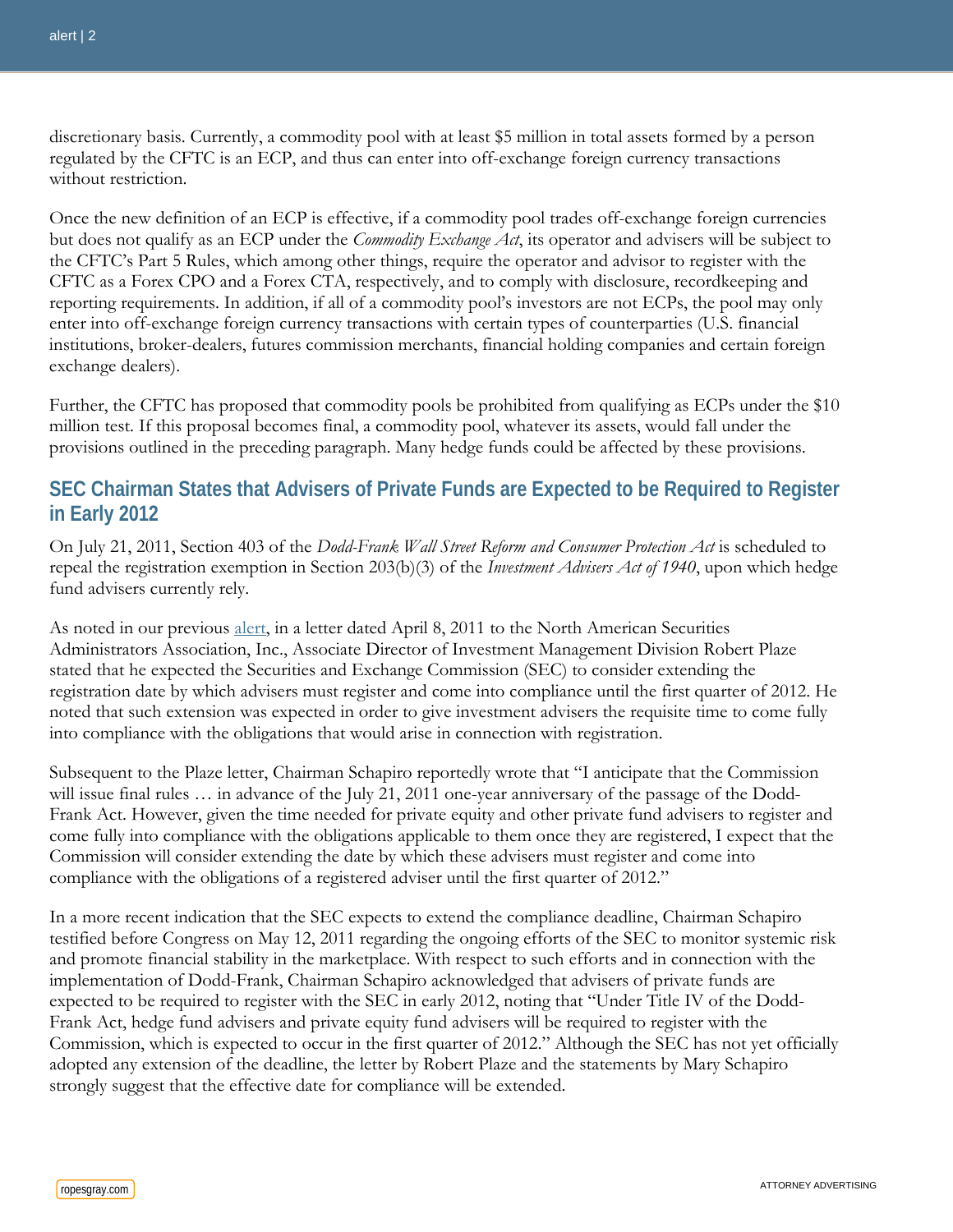#### **SEC Proposes New Thresholds for Advisers Act Definition of "Qualified Client"**

On May 10, 2011, the SEC issued proposed rules and a notice of its intention to issue an order increasing the thresholds for qualification as a "Qualified Client" under the *Investment Advisers Act of 1940* (the "Advisers Act"), as required by the Dodd-Frank Act. Under Advisers Act Rule 205-3, the Qualified Client standard must be met in order for a client, or an investor in a private fund, to be charged a performance-based fee.

The Advisers Act prohibits an investment adviser from entering into, extending, renewing or performing any investment advisory contract providing for compensation to the adviser based on a share of capital gains on, or capital appreciation of, client funds unless the client meets the "Qualified Client" standard set forth in Rule 205-3. In its current form, Rule 205-3 permits an investment adviser to enter into such performance fee arrangements if (1) the client has least \$750,000 under management with the adviser (the "assets-undermanagement test") or the adviser reasonably believes that the client has a net worth of more than \$1.5 million (the "net worth test"), (2) the client is a "Qualified Purchaser" under section 2(a)(51)(A) of the *Investment Company Act of 1940* (the "1940 Act"), or (3) the client is an executive officer, director, trustee, general partner, or knowledgeable employee of the adviser.

As required by Section 418 of the Dodd-Frank Act, the SEC announced its intention to issue an order that will adjust the dollar amount tests in Rule 205-3 to account for the effects of inflation by increasing the assets-under-management test from \$750,000 to \$1 million and the net worth test from \$1.5 million to \$2 million. In addition, the SEC proposed the following modifications to Rule 205-3:

- A new provision that will require the SEC to issue orders making future inflation adjustments every five years;
- A revision to the net worth test that excludes the value of a person's primary residence and related mortgage debt that is no greater than the property's current market value from the calculation of a client's net worth; and
- A modification of the Rule's current transition provisions to allow advisers and clients to maintain existing performance fee arrangements that were permissible when the advisory contract was entered into, as well as any such arrangements entered into by an investment adviser at a time when the adviser was exempt from registration with the SEC.

The Dodd-Frank Act requires that the SEC issue an order adjusting the dollar amount tests in Rule 205-3 to account for inflation by July 21, 2011. The SEC is accepting comments on the proposed rules until July 11, 2011.

#### **Managers Should Obtain Information from Investors needed for FINRA Rule Limiting Executives' Access to IPO Shares**

The SEC recently approved a proposed rule amendment by the Financial Industry Regulatory Authority, Inc. (FINRA) delaying the effective date of the anti-spinning provisions of Rule 5131 from May 27, 2011 until September 26, 2011. Rule 5131 limits FINRA members' ability to allocate "new issues" to accounts in which directors and officers of such members' past, present and certain prospective investment banking clients have a significant interest, with the objective of prohibiting "spinning" (the practice of broker-dealers allocating built-in gains from "new issue" shares to directors and officers in return for the investment banking business of the companies those directors and officers control). The definition of a "new issue" is the same as in FINRA Rule 5130, and covers most IPOs of equity securities.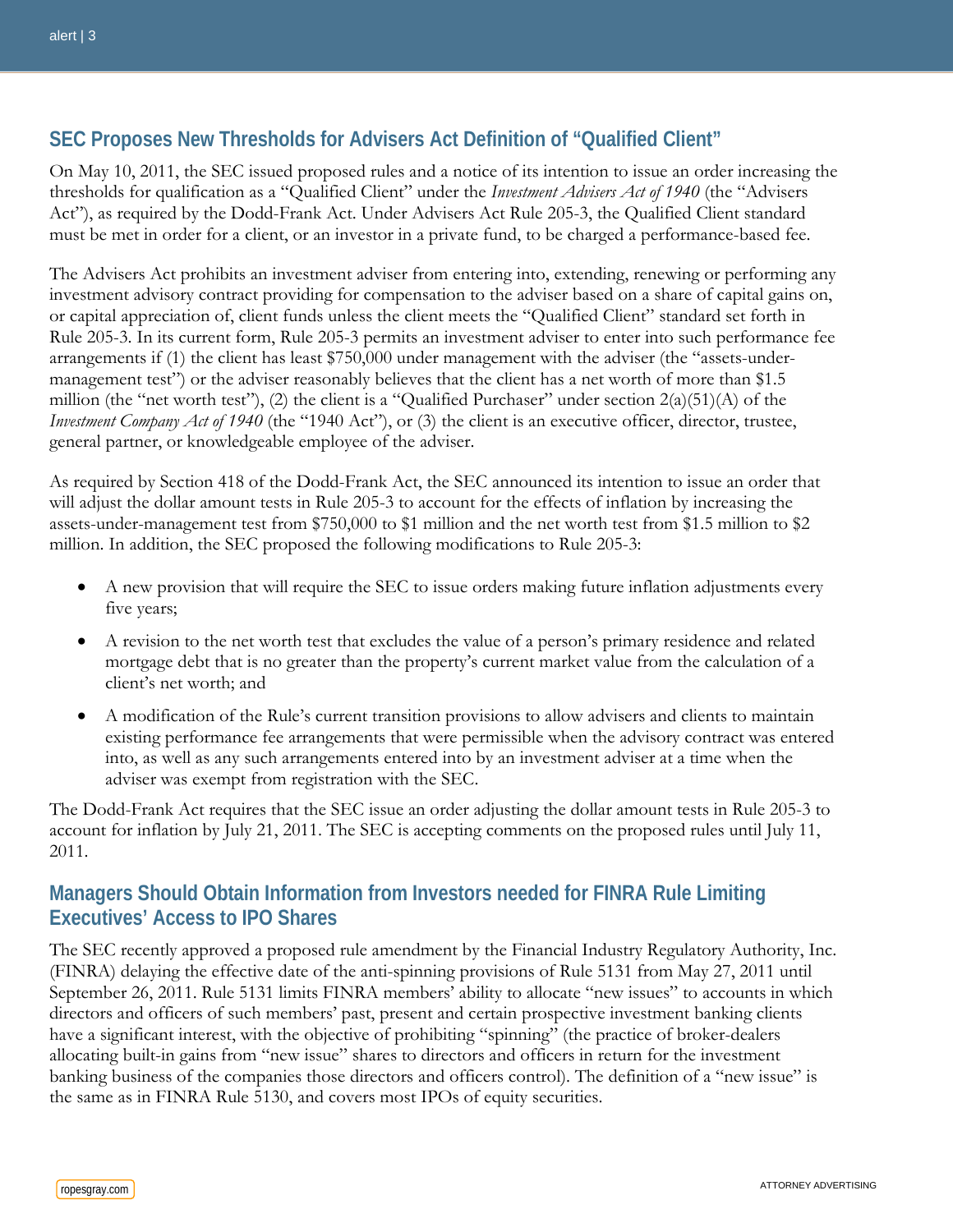Private fund managers that wish to retain the ability to invest in new issues are likely to be required by their brokers to represent that they know the extent to which funds are beneficially owned by Covered Persons (as defined below). Accordingly, fund managers will need to obtain initial affirmative representations, and annual negative consent letters, from investors with regard to their status under the Rule. The recent SEC action provides hedge fund managers and other advisers with additional time to obtain the necessary information from fund investors and other clients.

Specifically, the Rule restricts the allocations of new issues that can be made to the following (each, a "Covered Person"):

- 1. Directors and officers of (a) companies that file periodic reports under the Exchange Act and (b) companies with any of (i) income of at least \$1 million in the latest fiscal year or in two of the last three fiscal years and shareholders' equity of at least \$15 million, (ii) shareholders' equity of at least \$30 million and a two-year operating history, or (iii) total assets and total revenue of at least \$75 million in the latest fiscal year or in two of the last three fiscal years; and
- 2. Persons receiving more than 25% of their annual income from, or living in the same household with, directors and officers described in (1) above.

The Rule restricts the allocation of new issues to Covered Persons where the allocating broker has received compensation for "investment banking services" from the company with which the Covered Person is associated within the past 12 months or expects to provide such services within the 3 months following the allocation. "Investment banking services" includes, among other things, acting for the issuer in a public or private offering or serving as financial adviser in a merger, acquisition or other reorganization.

A *de minimis* exception under Rule 5131 permits allocations of "new issues" to accounts in which the collective beneficial interest of Covered Persons associated with a particular company is less than 25%. Supplementary FINRA guidance makes clear that accounts in which the beneficial ownership by Covered Persons exceeds 25% may still qualify under this de minimis exception provided they follow "carve-out" procedures designed to limit the exposure of Covered Persons to new issues to less than the 25% threshold. Many fund managers will have such allocation mechanisms in place as a result of their compliance with Rule 5130, which restricts the allocation of new issues to certain financial industry insiders. Such mechanisms should be adapted to meet the requirements imposed by broker-dealers in complying with Rule 5131, and must be disclosed in sufficient detail to investors.

We encourage clients to contact us to so that we may provide a form questionnaire for existing investors, revise fund subscription documents, and update the disclosure related to Rule 5131 compliance in offering memoranda.

## **Treasury Finalizes TIC Form SLT Reporting Requirements**

As part of the system designed by the Department of the Treasury (the "Treasury") to measure portfolio investment into and from the United States, known as the Treasury International Capital ("TIC") reporting system, the Treasury has released final instructions for the reporting requirements of TIC Form SLT ("Form SLT"). Form SLT is a mechanism by which the Treasury can gather information on foreign investor holdings of U.S. securities and U.S. investor holdings of foreign securities, and will require investment advisers to private funds, among others, to file reports with the Treasury regarding such holdings. This information is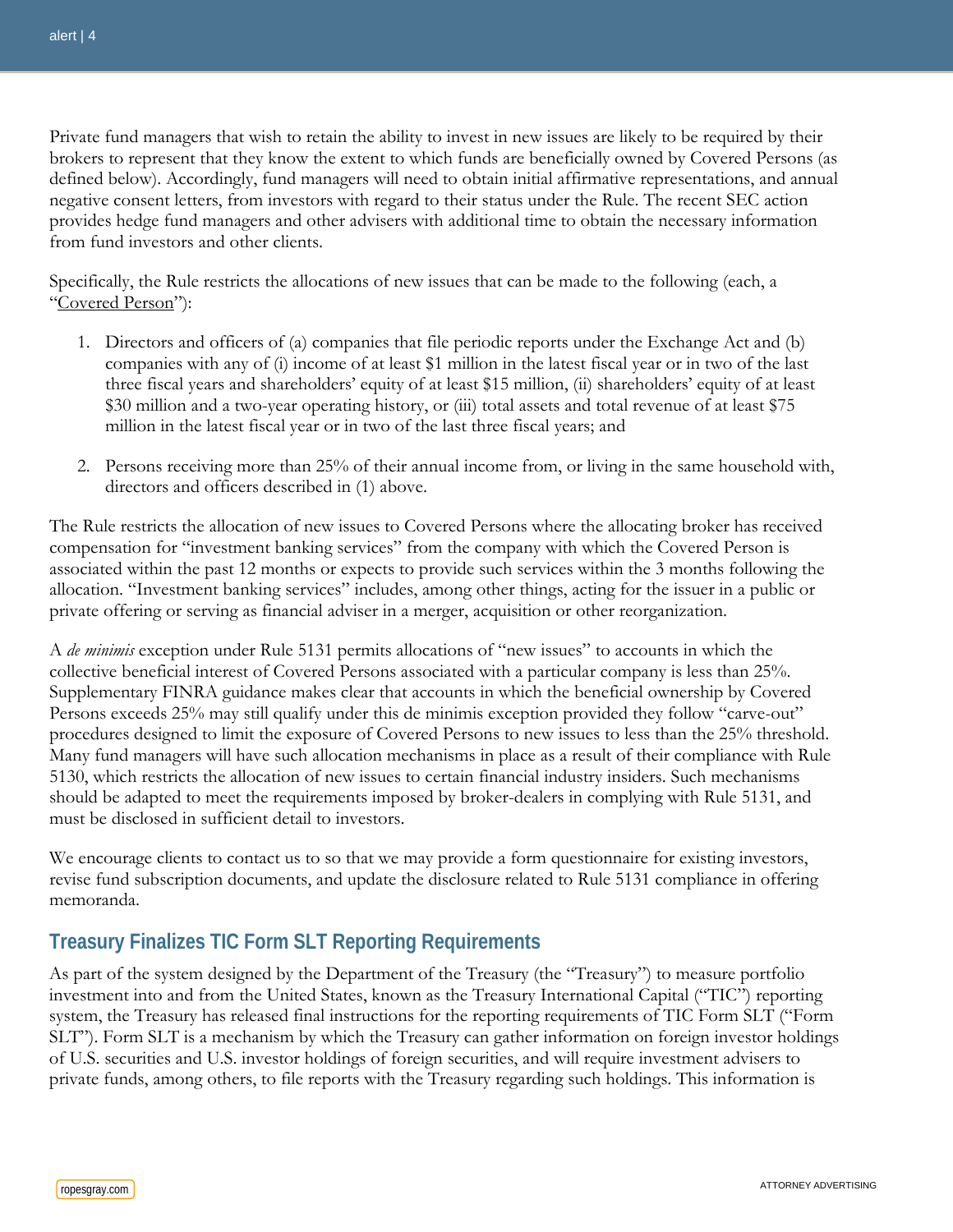generally used to track capital flow in international capital markets and to construct and formulate international financial and capital market policy.

In general, Form SLT requires that (i) U.S. resident custodians report long-term U.S. securities held by the custodian on behalf of foreign residents and long-term foreign securities held by the custodian on behalf of U.S. residents, (ii) U.S. resident end investors (such as a U.S.-resident investment adviser) report investments in long-term foreign securities for their own portfolios or for the portfolios of their clients that are not held by U.S. resident custodians and (iii) U.S. resident issuers report long-term U.S. securities held by foreign resident investors, in each case where the consolidated total of all reportable long-term U.S. and foreign securities equals or exceeds the exemption level (currently \$1 billion) (the "Exemption Level") on the last business day of the reporting month. A long-term security generally includes a debt or an equity security with either no stated maturity or with an original maturity exceeding one year.

Form SLT reports must be filed by financial and non-financial organizations; managers of private and public pension funds, mutual funds and private investment funds or any other similarly pooled, commingled funds; foundations and endowments; and funds and other similar entities that either own shares or units of, or other equity interests in a foreign related or non-related entity (*e.g.*, a U.S.-based feeder fund owning shares of an offshore-based master fund), or has its shares or units, or other equity interests held by foreign related or non-related entities, that hold foreign long-term securities, or that have issued U.S. long-term securities held by foreign residents, that equal or exceed, in the aggregate, the Exemption Level.

Of particular note to U.S. investment advisers and fund managers is the requirement that such entities must report investments in foreign securities for their own account or for the account of their clients that are not held (and therefore reported) by a U.S.-resident custodian. In addition, to the extent such an investment adviser or fund manager is required to file Form SLT in any month, it will be required to include a report of the covered holdings and issuances of all U.S resident parts of its own organization and of all U.S. resident entities (including funds) that it advises/manages, on a consolidated basis. Reporting obligations under Form SLT are placed on custodians and/or investment advisers of mutual funds, exchange-traded funds, and other pooled, commingled funds, and such funds are not independently obligated to file reports.

Form SLT will go into effect on September 30, 2011. Form SLT is available [here](http://www.treasury.gov/resource-center/data-chart-center/tic/Documents/fslt-draft.pdf) and the Instructions to Form SLT are available [here.](http://www.treasury.gov/resource-center/data-chart-center/tic/Documents/sltinstr-draft.pdf)

#### **Summary of Tax Developments**

**Tax Court Calls into Question Exemption from Self-Employment Tax.** A recent Tax Court opinion – *Renkemeyer v. Commissioner*, 136 T.C. No. 7 (2011) – calls into question whether limited partners (including limited partners of hedge fund management companies and of certain general partner entities) should treat their distributive share of the partnership's fee and other income as subject to self-employment tax under Section 1402(a)(13) of the Internal Revenue Code of 1986, as amended (the Code).

Currently, Code Section 1402(a)(13) exempts the distributive share of (as opposed to "guaranteed payments" made to) a "limited partner" from self-employment tax liability. The term "limited partner" is not defined by the statute. In 1997, the Treasury proposed regulations that generally would have prevented certain service partners from being deemed to be "limited partners". Subsequently, Congress imposed a temporary moratorium on those regulations but even after the moratorium expired the Treasury did not attempt to finalize such regulations. Most recently, in 2010, a Congressional proposal attempted to subject business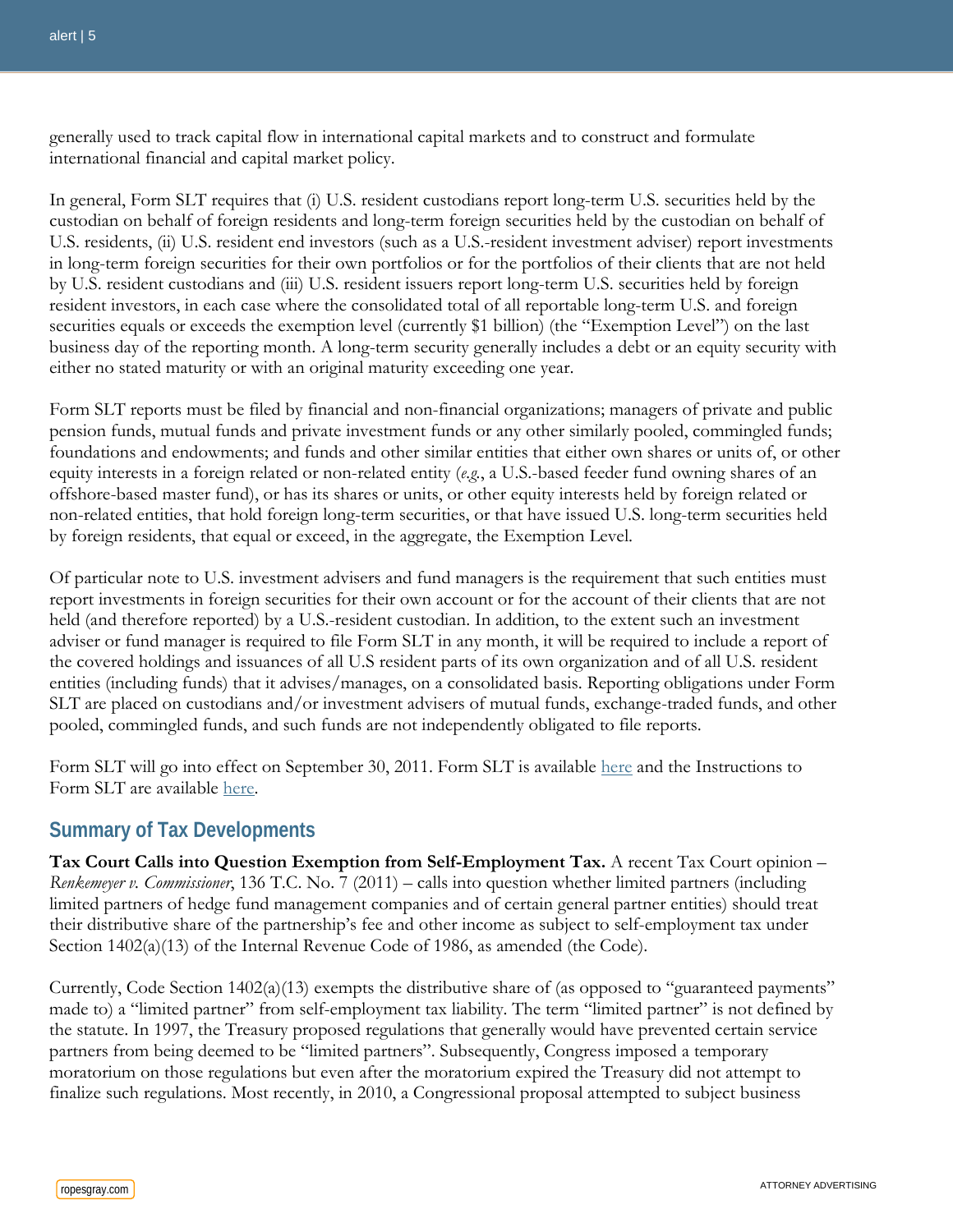income of service partners and S-Corporation shareholders to self-employment tax but the proposal did not clear the legislative process.

All this confusion notwithstanding, the Tax Court concluded that only partners who are essentially passive investors rather than active service providers should be treated as "limited partners" for purposes of the statute. Although the case involved a state law general partnership with limited liability (an LLP), the logic of the court's decision is, arguably, broadly applicable to all entities treated as partnerships for U.S. federal income tax purposes. Consequently, the decision could affect, for example, an actual limited partner's distributive share of management fee (or incentive fee) income earned through a hedge fund management company (or a general partner entity, if such general partner receives such fees).

The decision does not affect passive income such as capital gains, dividends and interest which are generally not includable in income subject to self-employment tax whether allocable to limited or general partners (and, generally, should not affect incentive allocations – as opposed to incentive fees – composed of such items). Nonetheless, fund managers should remember that, beginning in 2013, the new Code Section 1411, enacted as part of the *Health Care and Education Reconciliation Act of 2010* (P.L. 111-152), imposes a 3.8 percent tax on an individual's annual "net investment income" (subject to certain thresholds). Net investment income generally includes most categories of passive income.

**FATCA Update.** On April 8, the IRS issued additional guidance (Notice 2011-34) on the application of the provisions of the *Foreign Account Tax Compliance Act* (FATCA). The Notice follows initial guidance from last August (Notice 2010-60) and further describes detailed rules that the IRS envisions should govern FATCA compliance. Among its other complicated rules, the new Notice provides general conditions under which certain investment funds will be deemed compliant with FATCA if, very generally, they are owned solely by (and prohibit investment in them by persons other than) (1) foreign financial institutions that entered into FATCA agreements with the IRS, (2) entities payments to whom would be exempt from FATCA and (3) persons deemed compliant with FATCA. Such conditions include the fund applying with the IRS for (and every three years recertifying) its "deemed compliant" status (and obtaining a special EIN) and making certain other certifications. Treasury and the IRS intend to issue proposed regulations incorporating the advice provided in the Notices as well as a sample FATCA agreement and related FATCA reporting and certification forms.

**IRS Securities Partnerships Update.** The IRS rumor mill suggests additional upcoming guidance for securities partnerships that use the aggregate method to report the so-called "reverse 704(c)" items (as opposed to asset-by-asset layering). In addition, the IRS also informally indicated that it aims soon to address the more contentious issue of "stuffing" allocations.

#### **Other Developments**

We recently published the following separate Alerts of interest to the hedge fund industry:

[Potential Extension of Compliance Date for Private Fund Investment Adviser Registration](http://www.ropesgray.com/files/Publication/8e6887be-928f-4ef7-ae40-b39373d8367d/Presentation/PublicationAttachment/d475a2a2-13f6-436c-9318-b3af4c3000a0/20110408SECAlert.pdf) April 8, 2011

[Regulators Propose Minimum Margin Requirements for Uncleared Swaps](http://www.ropesgray.com/files/Publication/e6a43441-f164-4a50-b05b-93bec58b4fe4/Presentation/PublicationAttachment/3b109a2f-244c-4d9f-b10a-960aa301d3f8/20110415FDIC.pdf) April 15, 2011